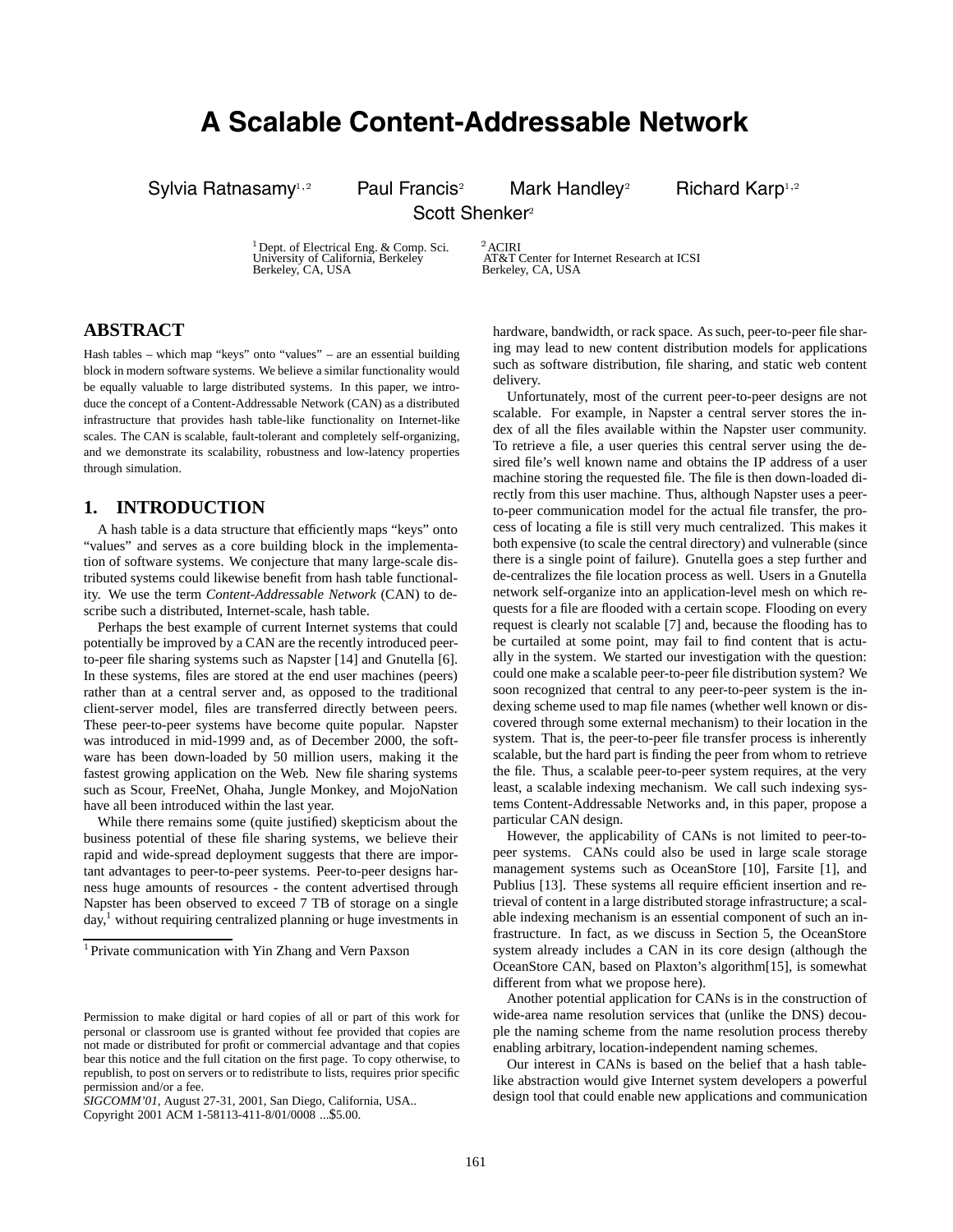models. However, in this paper our focus is not on the use of CANs but on their design. In [17], we describe, in some detail, one possible application, which we call a "grass-roots" content distribution system, that leverages our CAN work.

As we have said, CANs resemble a hash table; the basic operations performed on a CAN are the insertion, lookup and deletion of (key,value) pairs. In our design, the CAN is composed of many individual nodes. Each CAN node stores a chunk (called a *zone*) of the entire hash table. In addition, a node holds information about a small number of "adjacent" zones in the table. Requests (insert, lookup, or delete) for a particular key are routed by intermediate CAN nodes towards the CAN node whose zone contains that key. Our CAN design is completely distributed (it requires no form of centralized control, coordination or configuration), scalable (nodes maintain only a small amount of control state that is independent of the number of nodes in the system), and fault-tolerant (nodes can route around failures). Unlike systems such as the DNS or IP routing, our design does not impose any form of rigid hierarchical naming structure to achieve scalability. Finally, our design can be implemented entirely at the application level.

In what follows, we describe our basic design for a CAN in Section 2, describe and evaluate this design in more detail in Section 3 and discuss our results in Section 4. We discuss related work in Section 5 and directions for future work in Section 6.

# **2. DESIGN**

First we describe our Content Addressable Network in its most basic form; in Section 3 we present additional design features that greatly improve performance and robustness.

Our design centers around a virtual d-dimensional Cartesian coordinate space on a  $d$ -torus.<sup>2</sup> This coordinate space is completely logical and bears no relation to any physical coordinate system. At any point in time, the *entire* coordinate space is dynamically partitioned among all the nodes in the system such that every node "owns" its individual, distinct zone within the overall space. For example, Figure 1 shows a 2-dimensional  $[0, 1] \times [0, 1]$  coordinate space partitioned between 5 CAN nodes.

This virtual coordinate space is used to store (key,value) pairs as follows: to store a pair  $(K_1, V_1)$ , key  $K_1$  is deterministically mapped onto a point  $P$  in the coordinate space using a uniform hash function. The corresponding (key,value) pair is then stored at the node that owns the zone within which the point  $P$  lies. To retrieve an entry corresponding to key  $K_1$ , any node can apply the same deterministic hash function to map  $K_1$  onto point  $P$  and then retrieve the corresponding value from the point  $P$ . If the point  $P$ is not owned by the requesting node or its immediate neighbors, the request must be routed through the CAN infrastructure until it reaches the node in whose zone  $P$  lies. Efficient routing is therefore a critical aspect of a CAN.

Nodes in the CAN self-organize into an overlay network that represents this virtual coordinate space. A node learns and maintains the IP addresses of those nodes that hold coordinate zones adjoining its own zone. This set of immediate neighbors in the coordinate space serves as a coordinate routing table that enables routing between arbitrary points in this space.

We will describe the three most basic pieces of our design: CAN routing, construction of the CAN coordinate overlay, and maintenance of the CAN overlay.

# **2.1 Routing in a CAN**

Intuitively, routing in a Content Addressable Network works by following the straight line path through the Cartesian space from source to destination coordinates.

A CAN node maintains a coordinate routing table that holds the IP address and virtual coordinate zone of each of its immediate neighbors in the coordinate space. In a d-dimensional coordinate space, two nodes are neighbors if their coordinate spans overlap along  $d-1$  dimensions and abut along one dimension. For example, in Figure 2, node 5 is a neighbor of node 1 because its coordinate zone overlaps with 1's along the Y axis and abuts along the X-axis. On the other hand, node 6 is not a neighbor of 1 because their coordinate zones abut along both the X and Y axes. This purely local neighbor state is sufficient to route between two arbitrary points in the space: A CAN message includes the destination coordinates. Using its neighbor coordinate set, a node routes a message towards its destination by simple greedy forwarding to the neighbor with coordinates closest to the destination coordinates. Figure 2 shows a sample routing path.

For a  $d$  dimensional space partitioned into  $n$  equal zones, the average routing path length is  $(d/4)(n^{1/d})$  hops and individual nodes maintain  $2d$  neighbors<sup>3</sup>. These scaling results mean that for a ddimensional space, we can grow the number of nodes (and hence zones) without increasing per node state while the average path length grows as  $O(n^{1/d})$ .

Note that many different paths exist between two points in the space and so, even if one or more of a node's neighbors were to crash, a node can automatically route along the next best available path.

If however, a node loses all its neighbors in a certain direction, and the repair mechanisms described in Section 2.3 have not yet rebuilt the void in the coordinate space, then greedy forwarding may temporarily fail. In this case, a node may use an expanding ring search (using stateless, controlled flooding over the unicast CAN overlay mesh) to locate a node that is closer to the destination than itself. The message is then forwarded to this closer node, from which greedy forwarding is resumed.

### **2.2 CAN construction**

As described above, the entire CAN space is divided amongst the nodes currently in the system. To allow the CAN to grow incrementally, a new node that joins the system must be allocated its own portion of the coordinate space. This is done by an existing node splitting its allocated zone in half, retaining half and handing the other half to the new node.

The process takes three steps:

- 1. First the new node must find a node already in the CAN.
- 2. Next, using the CAN routing mechanisms, it must find a node whose zone will be split.
- 3. Finally, the neighbors of the split zone must be notified so that routing can include the new node.

#### *Bootstrap*

A new CAN node first discovers the IP address of any node currently in the system. The functioning of a CAN does not depend

<sup>&</sup>lt;sup>2</sup> For simplicity, the illustrations in this paper do not show a torus, so the reader must remember that the coordinate space wraps.

<sup>3</sup> Recently proposed routing algorithms for location services [15, 20] route in  $O(\log n)$  hops with each node maintaining  $O(\log n)$ neighbors. Notice that were we to select the number of dimensions  $d=(\log_2 n)/2$ , we could achieve the same scaling properties. We choose to hold *d* fixed independent of *n*, since we envision applying CANs to very large systems with frequent topology changes. In such systems, it is important to keep the number of neighbors independent of the system size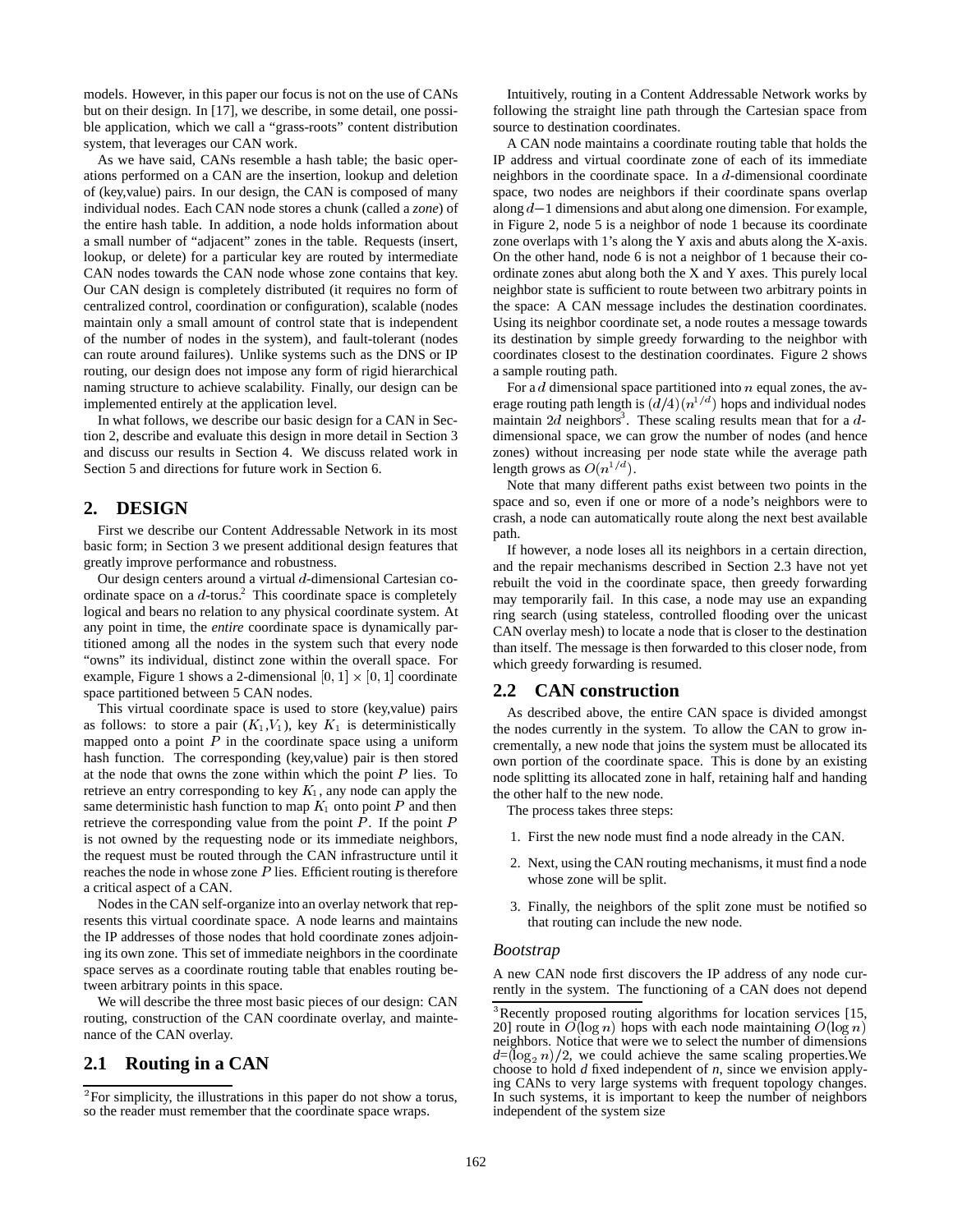

**Figure 1:** *Example 2-d space with 5 nodes*



**7 5 2 3 4 6 1**



**Figure 2:** *Example 2-d space before node 7 joins*

**Figure 3:** *Example 2-d space after node 7 joins*

on the details of how this is done, but we use the same bootstrap mechanism as YOID [4].

As in [4] we assume that a CAN has an associated DNS domain name, and that this resolves to the IP address of one or more CAN bootstrap nodes. A bootstrap node maintains a partial list of CAN nodes it believes are currently in the system. Simple techniques to keep this list reasonably current are described in [4].

To join a CAN, a new node looks up the CAN domain name in DNS to retrieve a bootstrap node's IP address. The bootstrap node then supplies the IP addresses of several randomly chosen nodes currently in the system.

#### *Finding a Zone*

The new node then randomly chooses a point  $P$  in the space and sends a JOIN request destined for point  $\overline{P}$ . This message is sent into the CAN via any existing CAN node. Each CAN node then uses the CAN routing mechanism to forward the message, until it reaches the node in whose zone <sup>P</sup> lies.

This current occupant node then splits its zone in half and assigns one half to the new node. The split is done by assuming a certain ordering of the dimensions in deciding along which dimension a zone is to be split, so that zones can be re-merged when nodes leave. For a 2-d space a zone would first be split along the X dimension, then the Y and so on. The (key, value) pairs from the half zone to be handed over are also transfered to the new node.

#### *Joining the Routing*

Having obtained its zone, the new node learns the IP addresses of its coordinate neighbor set from the previous occupant. This set is a subset of the previous occupant's neighbors, plus that occupant itself. Similarly, the previous occupant updates its neighbor set to eliminate those nodes that are no longer neighbors. Finally, both the new and old nodes' neighbors must be informed of this reallocation of space. Every node in the system sends an immediate update message, followed by periodic refreshes, with its currently assigned zone to all its neighbors. These soft-state style updates ensure that all of their neighbors will quickly learn about the change and will update their own neighbor sets accordingly. Figures 2 and 3 show an example of a new node (node 7) joining a 2-dimensional CAN.

The addition of a new node affects only a small number of existing nodes in a very small locality of the coordinate space. The number of neighbors a node maintains depends only on the dimensionality of the coordinate space and is independent of the total number of nodes in the system. Thus, node insertion affects only *O(number of dimensions)* existing nodes, which is important for CANs with huge numbers of nodes.

### **2.3 Node departure, recovery and CAN maintenance**

When nodes leave a CAN, we need to ensure that the zones they occupied are taken over by the remaining nodes. The normal procedure for doing this is for a node to explicitly hand over its zone and the associated (key,value) database to one of its neighbors. If the zone of one of the neighbors can be merged with the departing node's zone to produce a valid single zone, then this is done. If not, then the zone is handed to the neighbor whose current zone is smallest, and that node will then temporarily handle both zones.

The CAN also needs to be robust to node or network failures, where one or more nodes simply become unreachable. This is handled through an immediate takeover algorithm that ensures one of the failed node's neighbors takes over the zone. However in this case the (key,value) pairs held by the departing node are lost until the state is refreshed by the holders of the data<sup>4</sup>.

Under normal conditions a node sends periodic update messages to each of its neighbors giving its zone coordinates and a list of its neighbors and their zone coordinates. The prolonged absence of an update message from a neighbor signals its failure.

Once a node has decided that its neighbor has died it initiates the takeover mechanism and starts a takeover timer running. Each neighbor of the failed node will do this independently, with the timer initialized in proportion to the volume of the node's own zone. When the timer expires, a node sends a TAKEOVER message conveying its own zone volume to all of the failed node's neighbors.

On receipt of a TAKEOVER message, a node cancels its own timer if the zone volume in the message is smaller that its own zone volume, or it replies with its own TAKEOVER message. In this way, a neighboring node is efficiently chosen that is still alive and has a small zone volume<sup>5</sup>.

Under certain failure scenarios involving the simultaneous failure of multiple adjacent nodes, it is possible that a node detects

<sup>4</sup> To prevent stale entries as well as to refresh lost entries, nodes that insert (key,value) pairs into the CAN periodically refresh these entries

<sup>&</sup>lt;sup>5</sup>Additional metrics such as load or the quality of connectivity can also be taken into account, but in the interests of simplicity we won't discuss these further here.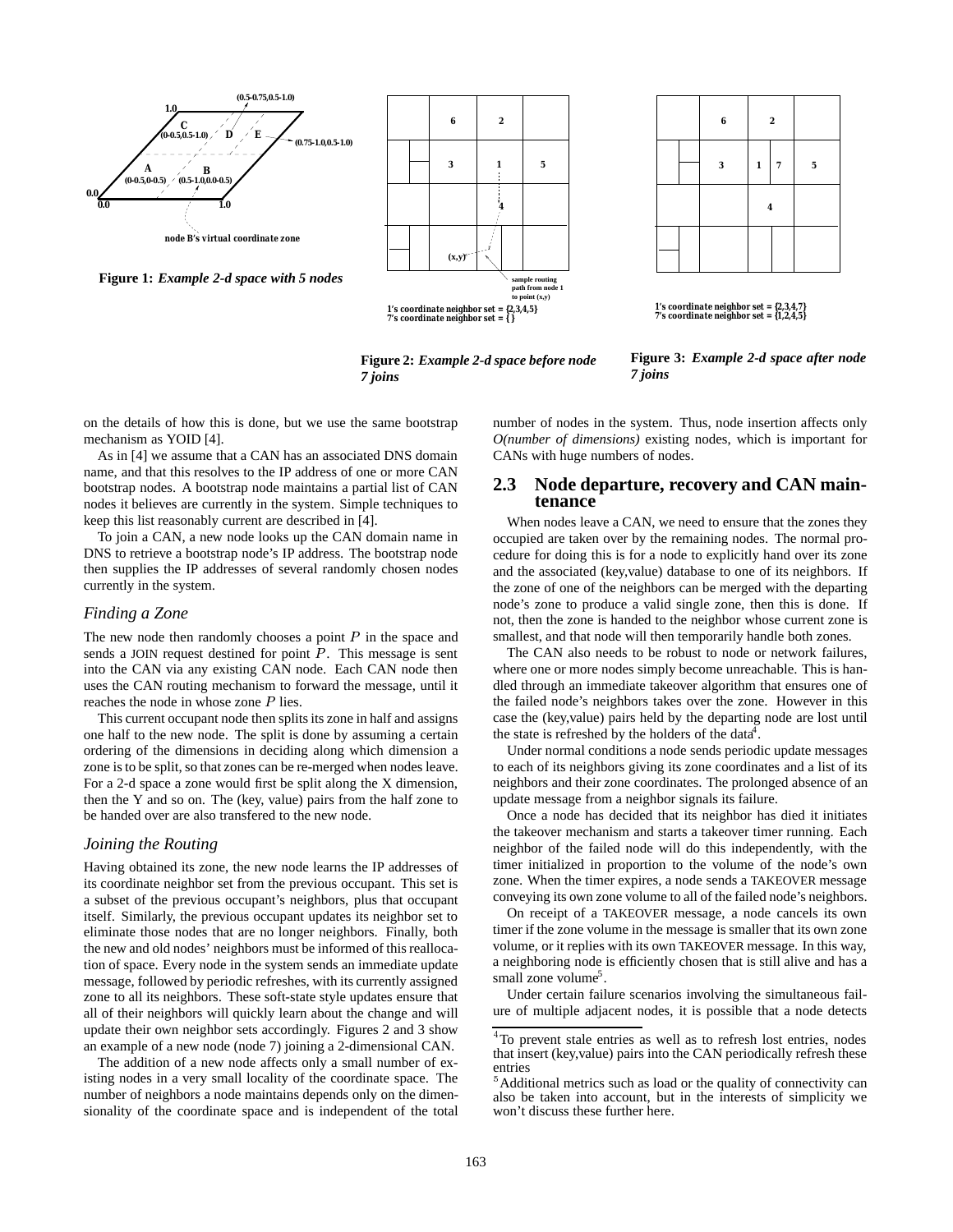a failure, but less than half of the failed node's neighbors are still reachable. If the node takes over another zone under these circumstances, it is possible for the CAN state to become inconsistent. In such cases, prior to triggering the repair mechanism, the node performs an expanding ring search for any nodes residing beyond the failure region and hence it eventually rebuilds sufficient neighbor state to initiate a takeover safely.

Finally, both the normal leaving procedure and the immediate takeover algorithm can result in a node holding more than one zone. To prevent repeated further fragmentation of the space, a background zone-reassignment algorithm, which we describe in Appendix A, runs to ensure that the CAN tends back towards one zone per node.

# **3. DESIGN IMPROVEMENTS**

Our basic CAN algorithm as described in the previous section provides a balance between low per-node state  $(O(d))$  for a d-dimensional space) and short path lengths with  $O(dn^{1/d})$  hops for  $d$  dimensions and  $n$  nodes. This bound applies to the number of hops in the CAN path. These are *application level* hops, not IPlevel hops, and the latency of each hop might be substantial; recall that nodes that are adjacent in the CAN might be many miles and many IP hops away from each other. The average total latency of a lookup is the average number of CAN hops times the average latency of each CAN hop. We would like to achieve a lookup latency that is comparable within a small factor to the underlying IP path latencies between the requester and the CAN node holding the key.

In this section, we describe a number of design techniques whose primary goal is to reduce the latency of CAN routing. Not unintentionally, many of these techniques offer the additional advantage of improved CAN robustness both in terms of routing and data availability. In a nutshell, our strategy in attempting to reduce path latency is to reduce either the path length or the per-CAN-hop latency. A final improvement we make to our basic design is to add simple load balancing mechanisms (described in Sections 3.7 and 3.8).

First, we describe and evaluate each design feature individually and then, in Section 4, discuss how together they affect the overall performance. These added features yield significant improvements but come at the cost of increased per-node state (although per-node state still remains independent of the number of nodes in the system) and somewhat increased complexity. The extent to which the following techniques are applied (if at all) involves a trade-off between improved routing performance and system robustness on the one hand and increased per-node state and system complexity on the other. Until we have greater deployment experience, and know the application requirements better, we are not prepared to decide on these tradeoffs.

We simulated our CAN design on Transit-Stub (TS) topologies using the GT-ITM topology generator [22]. TS topologies model networks using a 2-level hierarchy of routing domains with transit domains that interconnect lower level stub domains.

### **3.1 Multi-dimensioned coordinate spaces**

The first observation is that our design does not restrict the dimensionality of the coordinate space. Increasing the dimensions of the CAN coordinate space reduces the routing path length, and hence the path latency, for a small increase in the size of the coordinate routing table.

Figure 4 measures this effect of increasing dimensions on routing path length. We plot the path length for increasing numbers of CAN nodes for coordinate spaces with different dimensions. For a system with  $n$  nodes and  $d$  dimensions, we see that the path length

scales as  $O(d(n^{1/d}))$  in keeping with the analytical results for perfectly partitioned coordinate spaces.

Because increasing the number of dimensions implies that a node has more neighbors, the routing fault tolerance also improves as a node now has more potential next hop nodes along which messages can be routed in the event that one or more neighboring nodes crash.

### **3.2 Realities: multiple coordinate spaces**

The second observation is that we can maintain multiple, independent coordinate spaces with each node in the system being assigned a different zone in each coordinate space. We call each such coordinate space a "reality". Hence, for a CAN with  $r$  realities, a single node is assigned r coordinate zones, one on every reality and holds <sup>r</sup> independent neighbor sets.

The contents of the hash table are replicated on every reality. This replication improves data availability. For example, say a pointer to a particular file is to be stored at the coordinate location (x,y,z). With four independent realities, this pointer would be stored at four different nodes corresponding to the coordinates (x,y,z) on each reality and hence it is unavailable only when all four nodes are unavailable. Multiple realities also improve routing fault tolerance, because in the case of a routing breakdown on one reality, messages can continue to be routed using the remaining realities.

Further, because the contents of the hash table are replicated on every reality, routing to location (x,y,z) translates to reaching (x,y,z) on *any* reality. A given node owns one zone per reality each of which is at a distinct, and possibly distant, location in the coordinate space. Thus, an individual node has the ability to reach distant portions of the coordinate space in a single hop, thereby greatly reducing the average path length. To forward a message, a node now checks all its neighbors on each reality and forwards the message to that neighbor with coordinates closest to the destination. Figure 5 plots the path length for increasing numbers of nodes for different numbers of realities. From the graph, we see that realities greatly reduce path length. Thus, using multiple realities reduces the path length and hence the overall CAN path latency.

#### *Multiple dimensions versus multiple realities*

Increasing either the number of dimensions or realities results in shorter path lengths, but higher per-node neighbor state and maintenance traffic. Here we compare the relative improvements caused by each of these features.

Figure 6 plots the path length versus the average number of neighbors maintained per node for increasing dimensions and realities. We see that for the same number of neighbors, increasing the dimensions of the space yields shorter path lengths than increasing the number of realities. One should not, however, conclude from these tests that multiple dimensions are more valuable than multiple realities because multiple realities offer other benefits such as improved data availability and fault-tolerance. Rather, the point to take away is that if one were willing to incur an increase in the average per-node neighbor state for the primary purpose of improving routing efficiency, then the right way to do so would be to increase the dimensionality  $d$  of the coordinate space rather than the number of realities r.

#### **3.3 Better CAN routing metrics**

The routing metric, as described in Section 2.1, is the progress in terms of Cartesian distance made towards the destination. One can improve this metric to better reflect the underlying IP topology by having each node measure the network-level round-trip-time *RTT* to each of its neighbors. For a given destination, a message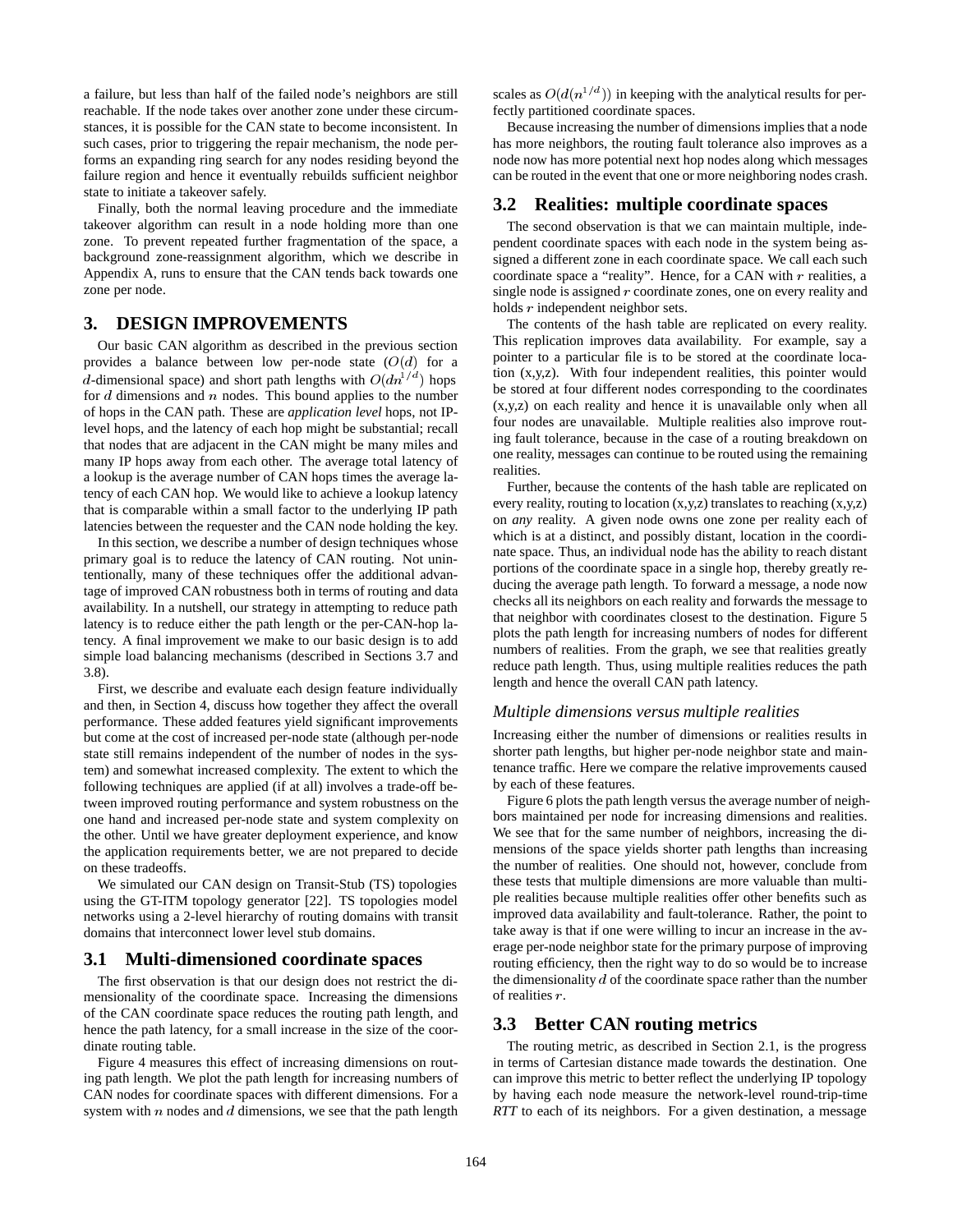



**Figure 4:** *Effect of dimensions on path length*

**Figure 5:** *Effect of multiple realities on path length*



**Figure 6:** *Path length with increasing neighbor state*

is forwarded to the neighbor with the maximum ratio of progress to RTT. This favors lower latency paths, and helps the application level CAN routing avoid unnecessarily long hops.

Unlike increasing the number of dimensions or realities, RTTweighted routing aims at reducing the latency of individual hops along the path and not at reducing the path length. Thus, our metric for evaluating the efficacy of RTT-weighted routing is the per-hop latency, obtained by dividing the overall path latency by the path length.

To quantify the effect of this routing metric, we used Transit-Stub topologies with link latencies of 100ms for intra-transit domain links, 10ms for stub-transit links and 1ms for intra-stub domain links. With our simulated topology, the average end-to-end latency of the underlying IP network path between randomly selected source-destination nodes is approximately 115ms. Table 1 compares the average per-hop latency with and without RTT weighting. These latencies were averaged over test runs with  $n$ , the number of nodes in the CAN, ranging from  $2^8$  to  $2^{18}$ .

As can be seen, while the per-hop latency without RTT-weighted routing matches the underlying average IP network latency, RTTweighted routing lowers the per-hop latency by between 24% and 40% depending on the number of dimensions. Higher dimensions give more next-hop forwarding choices and hence even greater improvements.

### **3.4 Overloading coordinate zones**

So far, our design assumes that a zone is, at any point in time, assigned to a single node in the system. We now modify this to allow multiple nodes to share the same zone. Nodes that share the same zone are termed peers. We define a system parameter MAXPEERS, which is the maximum number of allowable peers per zone (we imagine that this value would typically be rather low, 3 or 4 for example).

With zone overloading, a node maintains a list of its peers in addition to its neighbor list. While a node must know all the peers in its own zone, it need not track all the peers in its neighboring zones. Rather, a node selects one neighbor from amongst the peers in each of its neighboring zones. Thus, zone overloading does not increase the amount of *neighbor* information an individual node must hold, but does require it to hold additional state for up to MAXPEERS peer nodes.

Overloading a zone is achieved as follows: When a new node <sup>A</sup> joins the system, it discovers, as before, an existent node  $B$  whose zone it is meant to occupy. Rather than directly splitting its zone as described earlier, node  $B$  first checks whether it has fewer than MAXPEERS peer nodes. If so, the new node  $A$  merely joins  $B$ 's zone without any space splitting. Node A obtains both its peer list and its list of coordinate neighbors from <sup>B</sup>. Periodic soft-state updates from  $A$  serve to inform  $A$ 's peers and neighbors about its entry into the system.

If the zone is full (already has MAXPEERS nodes), then the zone is split into half as before. Node  $B$  informs each of the nodes on it's peer-list that the space is to be split. Using a deterministic rule (for example the ordering of IP addresses), the nodes on the peer list together with the new node A divide themselves equally between the two halves of the now split zone. As before, A obtains its initial list of peers and neighbors from B.

Periodically, a node sends its coordinate neighbor a request for its list of peers, then measures the RTT to all the nodes in that neighboring zone and retains the node with the lowest RTT as its neighbor in that zone. Thus a node will, over time, measure the round-trip-time to all the nodes in each neighboring zone and retain the closest (*i.e.* lowest latency) nodes in its coordinate neighbor set. After its initial bootstrap into the system, a node can perform this RTT measurement operation at very infrequent intervals so as to not unnecessarily generate large amounts of control traffic.

The contents of the hash table itself may be either divided or replicated across the nodes in a zone. Replication provides higher availability but increases the size of the data stored at every node by a factor of MAXPEERS (because the overall space is now partitioned into fewer, and hence larger, zones) and data consistency must be maintained across peer nodes. On the other hand, partitioning data among a set of peer nodes does not require consistency mechanisms or increased data storage but does not improve availability either.

Overloading zones offers many advantages:

- reduced path length (number of hops), and hence reduced path latency, because placing multiple nodes per zone has the same effect as reducing the number of nodes in the system.
- reduced per-hop latency because a node now has multiple choices in its selection of neighboring nodes and can select neighbors that are closer in terms of latency. Table 2 lists the average per-hop latency for increasing MAXPEERS for system sizes ranging from  $2^8$  to  $2^{18}$  nodes with the same Transit-Stub simulation topologies as in Section 3.3. We see that placing 4 nodes per zone can reduce the per-hop latency by about 45%.
- improved fault tolerance because a zone is vacant only when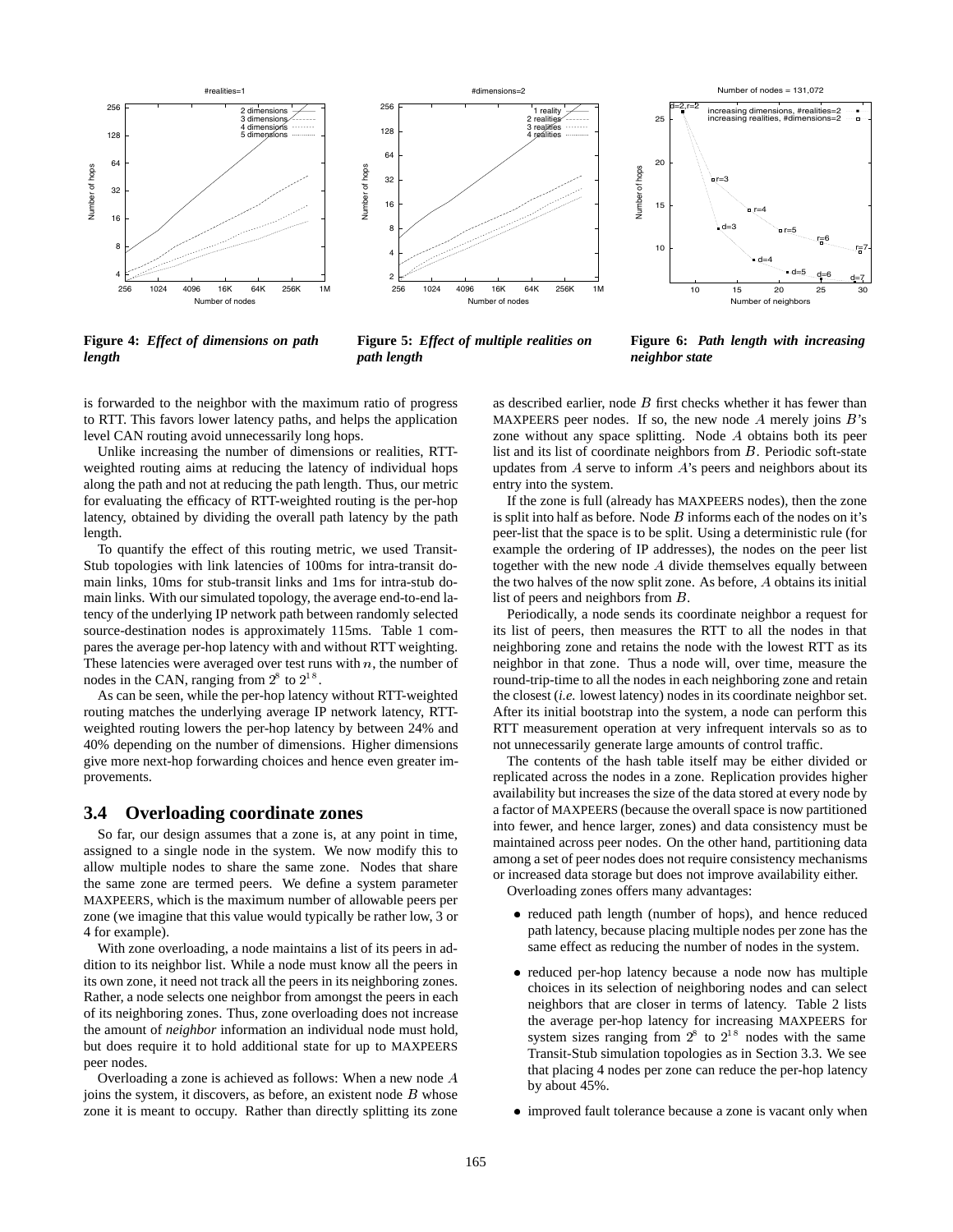| Number of  | Non-RTT-weighted | RTT-weighted |
|------------|------------------|--------------|
| dimensions | routing (ms)     | routing (ms) |
|            | 116.8            | 88.3         |
|            | 116.7            | 76.1         |
|            | 115.8            | 71.2         |
|            | 115.4            | 70.9         |

#### **Table 1:** *Per-hop latency using RTT-weighted routing*

*all* the nodes in a zone crash simultaneously (in which case the repair process of Section 2.3 is still required).

On the negative side, overloading zones adds somewhat to system complexity because nodes must additionally track a set of peers.

#### **3.5 Multiple hash functions**

For improved data availability, one could use  $k$  different hash functions to map a single key onto  $k$  points in the coordinate space and accordingly replicate a single (key, value) pair at  $k$  distinct nodes in the system. A (key,value) pair is then unavailable only when all  $k$  replicas are simultaneously unavailable. In addition, queries for a particular hash table entry could be sent to all  $k$  nodes in parallel thereby reducing the average query latency. Figure 7 plots this query latency, *i.e.* the time to fetch a (key,value) pair, for increasing number of nodes for different numbers of hash functions.

Of course, these advantages come at the cost of increasing the size of the (key,value) database and query traffic (in the case of parallel queries) by a factor of  $k$ .

Instead of querying all  $k$  nodes, a node might instead choose to retrieve an entry from that node which is closest to it in the coordinate space.

# **3.6 Topologically-sensitive construction of the CAN overlay network**

The CAN construction mechanism described in Section 2.2 allocates nodes to zones at random, and so a node's neighbors on the CAN need not be topologically nearby on the underlying IP network. This can lead to seemingly strange routing scenarios where, for example, a CAN node in Berkeley has its neighbor nodes in Europe and hence its path to a node in nearby Stanford may traverse distant nodes in Europe. While the design mechanisms described in the previous sections try to improve the selection of paths on an existing overlay network they do not try to improve the overlay network structure itself. In this section, we present some initial results on our current work on trying to construct CAN topologies that are congruent with the underlying IP topology.

Our initial scheme assumes the existence of a well known set of machines (for example, the DNS root name servers) that act as landmarks on the Internet. We achieve a form of "distributed binning" of CAN nodes based on their relative distances from this set of landmarks. Every CAN node measures its round-trip-time to each of these landmarks and orders the landmarks in order of increasing RTT. Thus, based on its delay measurements to the different landmarks, every CAN node has an associated ordering. With  $m$  landmarks,  $m!$  such orderings are possible. Accordingly we partition the coordinate space into  $m!$  equal sized portions, each corresponding to a single ordering. Our current (somewhat naive) scheme to partition the space into  $m!$  portions works as follows: assuming a fixed cyclical ordering of the dimensions (*e.g.* xyzxyzx...), we first divide the space, along the first dimension, into  $m$  portions, each portion is then sub-divided along the second dimension into  $m - 1$  portions each of which is further divided into  $m - 2$  por-

| Number of nodes per zone | per-hop latency (ms) |  |
|--------------------------|----------------------|--|
|                          | 116.4                |  |
|                          | 92.8                 |  |
|                          | 72.9                 |  |
|                          | 64 4                 |  |

**Table 2:** *Per-hop latencies using multiple nodes per zone*

tions and so on. Previously, a new node joined the CAN at a random point in the entire coordinate space. Now, a new node joins the CAN at a random point in that portion of the coordinate space associated with its landmark ordering.

The rationale behind this scheme is that topologically close nodes are likely to have the same ordering and consequently, will reside in the same portion of the coordinate space and hence neighbors in the coordinate space are likely to be topologically close on the Internet.

The metric we use to evaluate the above binning scheme is the ratio of the latency on the CAN network to the average latency on the IP network. We call this the latency *stretch*. Figure 8 compares the stretch on CANs constructed with and without the above landmark ordering scheme. We use the same Transit-Stub topologies as before (Section 3.3) and 4 landmarks placed at random with the only restriction that they must be at least 5 hops away from each other. As can be seen, landmark ordering greatly improves the path latency.

A consequence of the above binning strategy is that the coordinate space is no longer uniformly populated. Because some orderings (bins) are more likely to occur than others their corresponding portions of the coordinate space are also more densely occupied than others leading to a slightly uneven distribution of load amongst the nodes. The use of background load balancing techniques (as described in Appendix A) where an overloaded node hands off a portion of its space to a more lightly loaded one could be used to alleviate this problem.

These results seem encouraging and we are continuing to study the effect of topology, link delay distribution, number of landmarks and other factors on the above scheme. Landmark ordering is work in progress. We do not discuss or make use of it further in this paper.

### **3.7 More Uniform Partitioning**

When a new node joins, a JOIN message is sent to the owner of a random point in the space. This existing node knows not only its own zone coordinates, but also those of its neighbors. Therefore, instead of directly splitting its own zone, the existing occupant node first compares the volume of its zone with those of its immediate neighbors in the coordinate space. The zone that is split to accommodate the new node is then the one with the largest volume.

This volume balancing check thus tries to achieve a more uniform partitioning of the space over all the nodes and can be used with or without the landmark ordering scheme from Section 3.6. Since (key,value) pairs are spread across the coordinate space using a uniform hash function, the volume of a node's zone is indicative of the size of the (key,value) database the node will have to store, and hence indicative of the load placed on the node. A uniform partitioning of the space is thus desirable to achieve load balancing.

Note that this is not sufficient for true load balancing because some (key,value) pairs will be more popular than others thus putting higher load on the nodes hosting those pairs. This is similar to the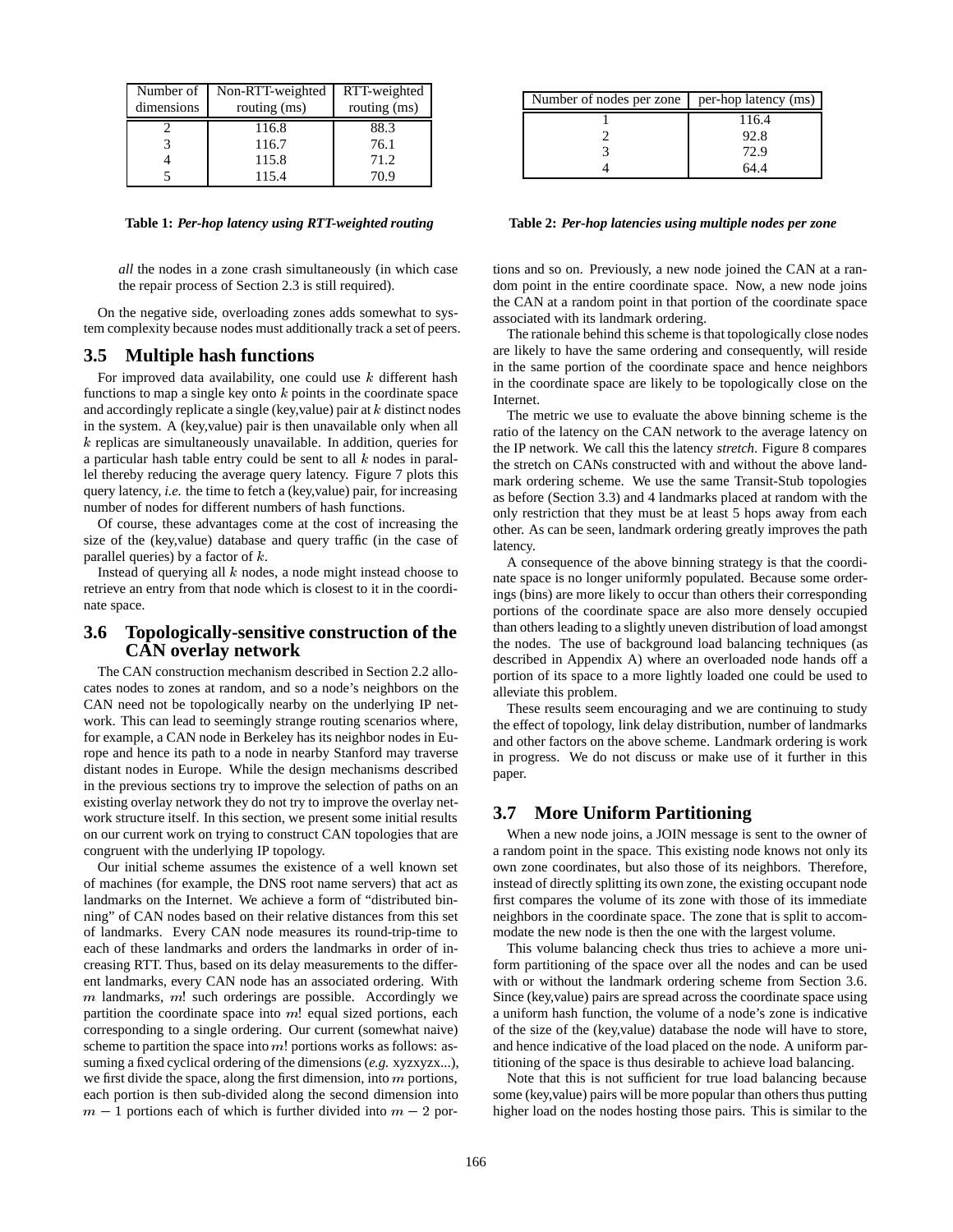

#landmarks=4, #realities=1 25 2-d, with landmark 2-d, without landmark ordering 4-d, with landmark ordering 4-d, without landmark ordering 20 Latency Stretch Latency Stretch 15 10 5 0 256 1024 4096 Number of nodes

**Figure 7:** *Reduction in user-perceived query latency with the use of multiple hash functions*

**Figure 8:** *Latency savings due to landmark ordering used in CAN construction*

without uniform-partitioning feature 100 with uniform-partitioning 80 Percentage of nodes Percentage of nodes 60 40 20  $0 +$ <br> $V/16$ V/16 V/8 V/4 V/2 V 2V 4V 8V  $Vol$ 

**Figure 9:** *Effect of Uniform Partitioning feature on a CAN with 65,536 nodes, 3 dimensions and 1 reality*

"hot spot" problem on the Web. In Section 3.8 we discuss caching and replication techniques that can be used to ease this hot spot problem in CANs.

If the total volume of the entire coordinate space were  $V_T$  and n the total number of nodes in the system then a perfect partitioning of the space among the  $n$  nodes would assign a zone of volume  $V_T/n$  to each node. We use V to denote  $V_T/n$ . We ran simulations with  $2^{16}$  nodes both with and without this uniform partitioning feature. At the end of each run, we compute the volume of the zone assigned to each node. Figure 9 plots different possible volumes in terms of  $V$  on the  $X$  axis and shows the percentage of the total number of nodes (Y axis) that were assigned zones of a particular volume. From the plot, we can see that without the uniform partitioning feature a little over 40% of the nodes are assigned to zones with volume V as compared to almost 90% with this feature and the largest zone volume drops from  $8V$  to  $2V$ . Not surprisingly, the partitioning of the space further improves with increasing dimensions.

# **3.8 Caching and Replication techniques for "hot spot" management**

As with files in the Web, certain (key,value) pairs in a CAN are likely to be far more frequently accessed than others, thus overloading nodes that hold these popular data keys. To make very *popular* data keys widely available, we borrow some of the caching and replication techniques commonly applied to the Web.

- Caching: In addition to its primary data store (*i.e.* those data keys that hash into its coordinate zone), a CAN node maintains a cache of the data keys it recently accessed. Before forwarding a request for a data key towards its destination, a node first checks whether the requested data key is in its own cache and if so, can itself satisfy the request without forwarding it any further. Thus, the number of caches from which a data key can be served grows in direct proportion to its popularity and the very act of requesting a data key makes it more widely available.
- Replication: A node that finds it is being overloaded by requests for a particular data key can replicate the data key at each of its neighboring nodes. Replication is thus an active pushing out of popular data keys as opposed to caching, which is a natural consequence of requesting a data key. A

popular data key is thus eventually replicated within a region surrounding the original storage node. A node holding a replica of a requested data key can, with a certain probability, choose to either satisfy the request or forward it on its way thereby causing the load to be spread over the entire region rather than just along the periphery.

As with all such schemes, cached and replicated data keys should have an associated time-to-live field and be eventually expired from the cache.

#### **4. DESIGN REVIEW**

Sections 2 and 3 described and evaluated individual CAN design components. The evaluation of our CAN recovery algorithms (using both large scale and smaller scale *ns* simulations), are presented in [18]. Here we briefly recap our design parameters and metrics, summarize the effect of each parameter on the different metrics and quantify the performance gains achieved by the cumulative effect of all the features.

We used the following metrics to evaluate system performance:

- **Path length**: the number of (application-level) hops required to route between two points in the coordinate space.
- **Neighbor-state**: the number of CAN nodes for which an individual node must retain state.
- **Latency**: we consider both the end-to-end latency of the total routing path between two points in the coordinate space and the per-hop latency, i.e., latency of individual application level hops obtained by dividing the end-to-end latency by the path length.
- **Volume**: the volume of the zone to which a node is assigned, that is indicative of the request and storage load a node must handle.
- **Routing fault tolerance**: the availability of multiple paths between two points in the CAN.
- **Hash table availability**: adequate replication of a (key,value) entry to withstand the loss of one or more replicas.

The key design parameters affecting system performance are:

- dimensionality of the virtual coordinate space: *d*
- number of realities: *r*
- number of peer nodes per zone: *p*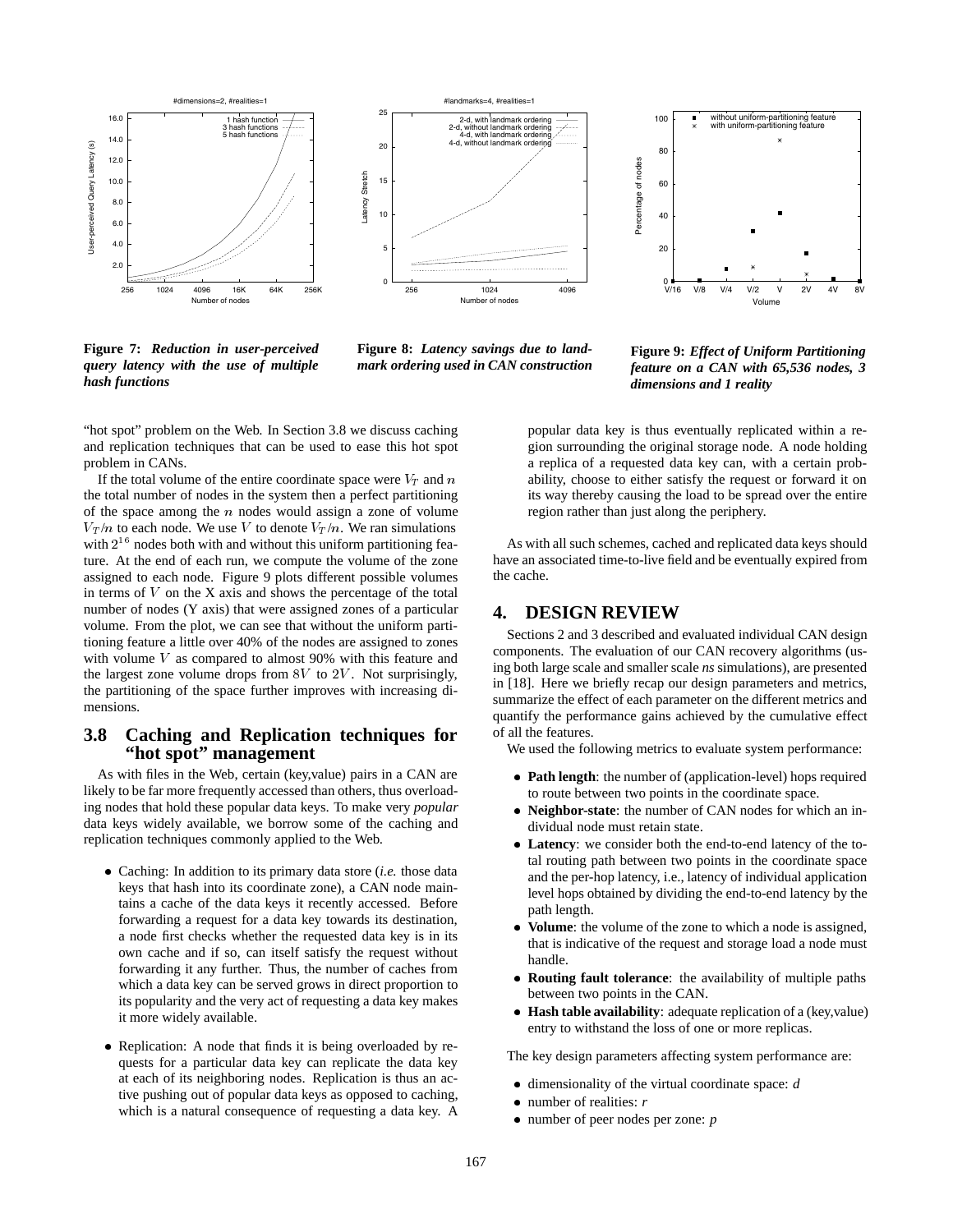| Parameter                      | "bare bones"<br>CAN | "knobs on full"<br><b>CAN</b> |
|--------------------------------|---------------------|-------------------------------|
|                                |                     |                               |
|                                |                     |                               |
|                                |                     |                               |
|                                |                     |                               |
| RTT weighted<br>routing metric | OFF                 | ON                            |
| Uniform<br>partitioning        | OFF                 | ON                            |
| Landmark<br>ordering           | OFF                 | OFF                           |

**Table 4:** *CAN parameters*

- number of hash functions (*i.e.* number of points per reality at which a (key,value) pair is stored): *k*
- use of the RTT-weighted routing metric
- use of the uniform partitioning feature described in Section 3.7

In some cases, the effect of a design parameter on certain metrics can be directly inferred from the algorithm; in all other cases we resorted to simulation. Table 3 summarizes the relationship between the different parameters and metrics. A table entry marked "-" indicates that the given parameter has no significant effect on that metric, while  $\uparrow$  and  $\downarrow$  indicate an increase and decrease respectively in that measure caused by an increase in the corresponding parameter. The figure numbers included in certain table entries refer to the corresponding simulation results.

To measure the cumulative effect of all the above features, we selected a system size of  $n=2^{18}$  nodes and compared two algorithms:

- 1. a "bare bones" CAN that does not utilize most of our additional design features
- 2. a "knobs-on-full" CAN making full use of our added features (without the landmark ordering feature from Section 3.7)

The topology used for this test is a Transit-Stub topology with a delay of 100ms on intra-transit links, 10ms on stub-transit links and 1ms on intra-stub links (*i.e.* 100ms on links that connect two transit nodes, 10ms on links that connect a transit node to a stub node and so forth). Tables 4 and 5 list the values of the parameters and metrics for each test.  $\frac{1}{2}$ 

We find these results encouraging as they demonstrate that for a system with over 260,000 nodes we can route with a latency that is well within a factor of two of the underlying network latency. The number of neighbors that a node must maintain to achieve this is approximately 30 (27.1 + 2.95) which is definitely on the high side but not necessarily unreasonable. The biggest gain comes from increasing the number of dimensions, which lowers the path length from 198 to approximately 5 hops. However, we can see that the latency reduction heuristics play an important role; without latency heuristics, the end-to-end latency would be close to  $5 \times 115 \text{ms}$  (# hops  $\times$  # latency-per-hop).

We repeated the above "knobs-on-full" simulation and varied the system size *n* from  $2^{14}$  to  $2^{18}$ . In scaling the CAN system, we scaled the topology by scaling the number of CAN nodes added

| Metric           | "bare bones" CAN | "knobs on full CAN" |
|------------------|------------------|---------------------|
| path length      | 198.0            | 5.0                 |
| # neighbors      | 4.57             | 27.1                |
| # peers          |                  | 2.95                |
| IP latency       | 115.9ms          | 82.4ms              |
| CAN path latency | 23,008ms         | 135.29ms            |

**Table 5:** *CAN Performance Results*



**Figure 10:** *Effect of link delay distribution on CAN latency*

to the edges of the topology without scaling the backbone topology itself. This effectively grows the density at the edges of the topology. We found, that as *n* grows, the total path latency grows even more slowly than  $n^{1/d}$  (with  $d = 10$  in this case) because although the path length grows slowly as  $n^{1/10}$  (from 4.56 hops with  $2^{14}$  nodes to 5.0 with  $2^{18}$  hops) the latency of the additional hops is lower than the average latency since the added hops are along low-latency links at the edges of the network.

Extrapolating this scaling trend and making the pessimistic assumption that the total latency grows with the increase in path length (*i.e.*, as  $n^{1/10}$ ) we could potentially scale the size of the system by another  $2^{10}$ , reaching a system size of close to a billion nodes, before seeing the path latency increase to within a factor of four of the underlying network latency.

To better understand the effect of link delay distributions on the above results, we repeated the "knobs-on-full" test for different delay distributions on the Transit-Stub topologies. We used the following topologies:

- $\bullet$   $H(100, 10, 1)$ : A Transit-Stub topology with a hierarchical link delay assignment of 100ms on intra-transit links, 10ms on transit-stub links and 1ms on intra-stub links. This is the topology used in the above "knobs-on-full" test.
- $\bullet$   $H(20, 5, 2)$ : A Transit-Stub topology with a hierarchical link delay assignment of 20ms on intra-transit links, 5ms on transitstub links and 2ms on intra-stub links.

<sup>&</sup>lt;sup>6</sup>The reason the IP latency is 82ms (in the "knobs-on-full" test) instead of 115ms is not because the average latency of the physical network is lower but because our CAN algorithm (because of the use of zone overloading and RTT-weighted routing) automatically retrieves an entry from the closest replica. 82ms represents the average IP network level latency from the retrieving node to this closest replica.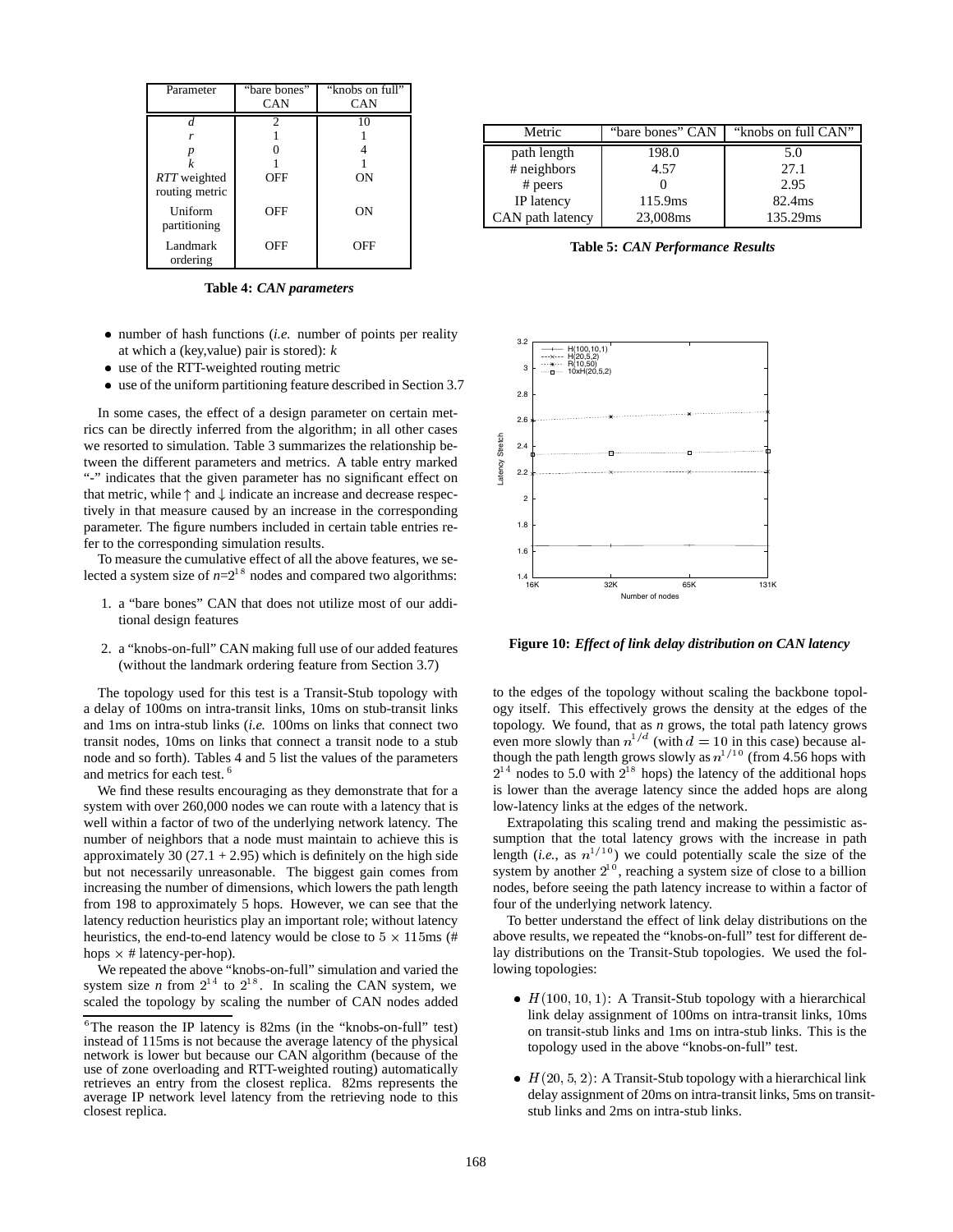| Design Parameters                     | path                  | neighbor       | total path latency                                             | per-hop la-             | size of data store               | routing fault toler- | data store availability           |
|---------------------------------------|-----------------------|----------------|----------------------------------------------------------------|-------------------------|----------------------------------|----------------------|-----------------------------------|
|                                       | length                | state          |                                                                | tency                   |                                  | ance                 |                                   |
|                                       | (sdou)                |                |                                                                |                         |                                  |                      |                                   |
| dimensions:d                          | $O(dn^{1/a})$         | O(b)           | $\downarrow$ (due to reduced path                              |                         |                                  |                      |                                   |
|                                       | $(\dot{H}g:4)$        |                | length)                                                        |                         |                                  |                      |                                   |
| realities:                            | $\downarrow$ (fig: 5) | $1$ O(r)       | $\downarrow$ (due to reduced path                              |                         | Ur                               |                      | J٢                                |
|                                       |                       |                | length)                                                        |                         |                                  |                      |                                   |
| number of peer nodes per $O(1/p)$     |                       | $\overline{d}$ | $\downarrow$ (due to reduced path                              | $\downarrow$ (table: 2) | replicated data store repli-     | T (due to backup     | replicated data store:            |
| zone:p                                |                       |                | length and reduced per-                                        |                         | cated: $O(p)$ , partitioned data | neighbors)           | ${\cal O}(p),\,$ partitioned data |
|                                       |                       |                | hop latency)                                                   |                         | store: -                         |                      | store: -                          |
| $n$ and $o$ is a has h functions: $k$ |                       |                | $\downarrow$ (fig: 7)                                          |                         | O(k)                             |                      | $\mathcal{C}(\mathcal{k})$        |
| use of RTT-weighted routing           | ï                     |                | $\downarrow$ (due to reduced per-hop   $\downarrow$ (table: 1) |                         | ı                                |                      |                                   |
| metric                                |                       |                | latency)                                                       |                         |                                  |                      |                                   |
| use of uniform partitioning           | reduced               | reduced        |                                                                |                         | reduced variance (fig<br>ۼ       |                      |                                   |
| teature                               | variance              | variance       |                                                                |                         |                                  |                      |                                   |
|                                       |                       |                |                                                                |                         |                                  |                      |                                   |

**Table 3:** *Effect of design parameters on performance metrics*

- $R(10, 50)$ : A Transit-Stub topology with the delay of every link set to a random value between 10ms to 50ms.
- $10xH(20, 5, 2)$ : This topology is the same as  $H(20, 5, 2)$ except that the backbone topology is scaled by a factor of 10 which implies that the density of CAN nodes on the resultant topology is about 10 times lower.

For each of the above topologies, we measure the latency stretch - the ratio of CAN latency to IP latency - for different system sizes. The results are shown in Figure 10. We see that while the delay distribution affects the absolute value of the latency stretch, in all cases, the latency stretch grows very slowly with system size. In no case do we see a latency stretch of more than 3 for system sizes up to 130,000 nodes. The fastest growth is in the case of random delay distributions. This is because in this case, as we grow the CAN system size, the new links added at the edges of the network need not be low latency links (unlike with the hierarchical delay distributions). Finally, we see that latency stretch with topology  $H(20, 5, 2)$  is slightly lower than with topology  $10xH(20, 5, 2)$ . This is due to the higher density of CAN nodes in the case of  $H(20, 5, 2)$ ; higher densities allow the latency heuristics to yield higher gains.

## **5. RELATED WORK**

We categorize related work as related *algorithms* in the literature relevant to data location and related *systems* that involve a data location component.

## **5.1 Related Algorithms**

The Distance Vector (DV) and Link State (LS) algorithms used in IP routing require every router to have some level of knowledge (the exact link structure in the case of LS and the distance in hops for DV) of the topology of entire network. Unlike our CAN routing algorithm, DV and LS thus require the widespread dissemination of local topology information. While well suited to IP networks wherein topology changes are infrequent, for networks with frequent topology changes, DV and LS would result in the frequent propagation of routing updates. Because we wanted our CAN design to scale to large numbers of potentially flaky nodes we chose not to use routing schemes such as DV and LS.

Another goal in designing CANs was to have a truly distributed routing algorithm, both because this does not stress a small set of nodes and because it avoids a single point of failure. Hence we avoided more traditional hierarchical routing algorithms [16, 19, 11, 3].

Perhaps closest in spirit to the CAN routing scheme is the Plaxton algorithm [15]. In Plaxton's algorithm, every node is assigned a unique *n* bit label. This n bit label is divided into *l* levels, with each level having  $w = n/l$  bits. A node with label, say  $xyz$ , where x,y and z are  $w$  bit digits, will have a routing table with:

- $\bullet$  2<sup>*w*</sup> entries of the form:  $*$  X
- $\Delta$  $\mathbf{y}$  $\bullet$  2<sup>*w*</sup> entries of the form:
- $\bullet$  2<sup>*w*</sup> entries of the form:  $\ast$ x y the contract of the contract of the contract of the contract of the contract of

where we use the notation  $*$  to denote *every* digit in  $0, \ldots, 2^w - 1$ , and X to denote *any* digit in  $0, ..., 2^w - 1$ .

x

X

Using the above routing state, a packet is forwarded towards a destination label node by incrementally "resolving" the destination label from left to right, *i.e.*, each node forwards a packet to a neighbor whose label matches (from left to right) the destination label in one more digit than its own label does.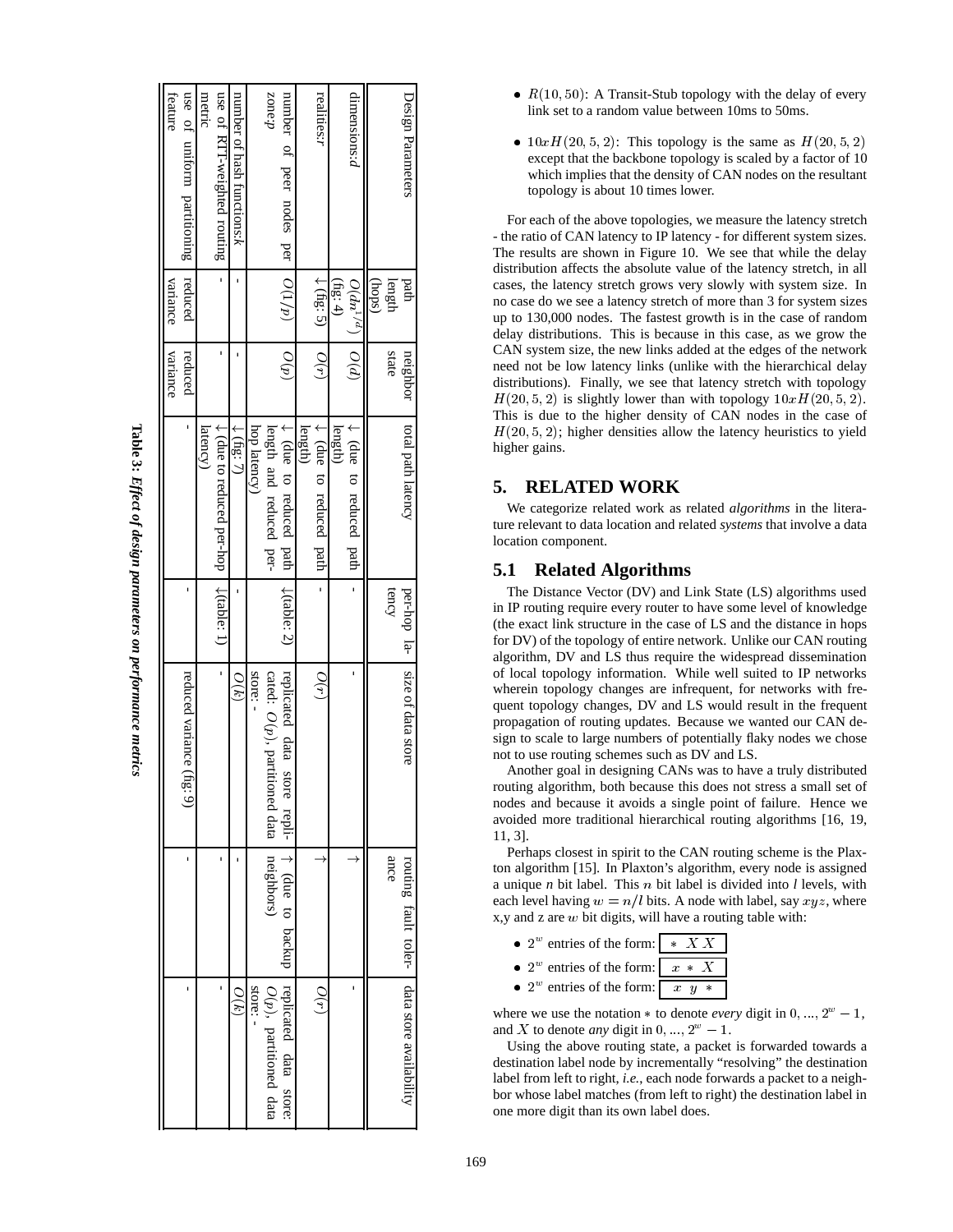For a system with n nodes, Plaxton's algorithm routes in  $O(\log n)$ hops and requires a routing table size that is  $O(\log n)$ . CAN routing by comparison routes in  $O(dn^{1/d})$  hops (where d is dimensions) with routing table size  $O(dr)$  which is independent of n. As mentioned earlier, setting  $d = (\log_2 n)/2$  allows our CAN algorithm to match Plaxton's scaling properties. Plaxton's algorithm addresses many of the same issues we do. As such it was a natural candidate for CANs and, early into our work, we seriously considered using it. However, on studying the details of the algorithm, we decided that it was not well-suited to our application. This is primarily because the Plaxton algorithm was originally proposed for web caching environments which are typically administratively configured, have fairly stable hosts and maximal scales on the order of thousands. While the Plaxton algorithm is very well suited to such environments, the peer-to-peer contexts we address are quite different. We require a self-configuring system which is capable of dealing with a very large set of hosts (millions), many of them potentially quite flaky. However, because the targeted application is web caching, the Plaxton algorithm does not provide a solution whereby nodes can independently discover their neighbors in a decentralized manner. In fact, the algorithm requires global knowledge of the topology to achieve a consistent mapping between data objects and the Plaxton nodes holding those objects. Additionally, every node arrival and departure affects a logarithmic number of nodes which, for large systems with high arrival and departure rates, appears to be on the high side because nodes could be constantly reacting to changes in system membership.

Algorithms built around the concept of geographic routing [9, 12] are similar to our CAN routing algorithm in that they build around the notion of forwarding messages through a coordinate space. The key difference is that the "space" in their work refers to true physical space because of which there is no neighbor discovery problem (*i.e.* a node's neighbors are those that lie in its radio range). These algorithms are very well suited to their targeted applications of routing and location services in ad-hoc networks. Applying such algorithms to our CAN problem would require us to construct and maintain neighbor relationships that would correctly mimic geographic space which appears non trivial (for example, GPSR performs certain planarity checks which would be hard to achieve without a physical radio medium). Additionally, such geographic routing algorithms are not obviously extensible to multidimensional spaces.

## **5.2 Related Systems**

#### *5.2.1 Domain Name System*

The DNS system in some sense provides the same functionality as a hash table; it stores key value pairs of the form (domain name, IP address). While a CAN could potentially provide a distributed DNS-like service, the two systems are quite different. In terms of functionality, CANs are more general than the DNS. The current design of the DNS closely ties the naming scheme to the manner in which a name is resolved to an IP address, CAN name resolution is truly independent of the naming scheme. In terms of design, the two systems are very different.

#### *5.2.2 OceanStore*

The OceanStore project at U.C.Berkeley [10] is building a utility infrastructure designed to span the globe and provide continuous access to persistent information. Servers self-organize into a very large scale storage system. Data in OceanStore can reside at any server within the OceanStore system and hence a data location algorithm is needed to route requests for a data object to an appropriate server. OceanStore uses the Plaxton algorithm as the basis for its data location scheme. The Plaxton algorithm was described above.

#### *5.2.3 Publius*

Publius [13] is a Web publishing system that is highly resistant to censorship and provides publishers with a high degree of anonymity. The system consists of publishers who post Publius content to the web, servers that host random-looking content, and retrievers that browse Publius content on the web. The current Publius design assumes the existence of a static, system-wide list of available servers. The self-organizing aspects of our CAN design could potentially be incorporated into the Publius design allowing it to scale to large numbers of servers. We thus view our work as complementary to the Publius project.

### *5.2.4 Peer-to-peer file sharing systems*

Section 1 described the basic operation of the two most widely deployed peer-to-peer file sharing systems; Napster and Gnutella. We now describe a few more systems in this space that use novel indexing schemes. Although many of these systems address additional, related problems such as security, anonymity, keyword searching etc., we focus here on their solutions to the indexing problem.

Freenet [5, 2] is a file sharing application that additionally protects the anonymity of both authors and readers. Freenet nodes hold 3 types of information: keys (which are analogous to web URLs), addresses of other Freenet nodes that are also likely to know about similar keys, and optionally the data corresponding to those keys. A node that receives a request for a key for which it does not know the exact location forwards the request to a Freenet node that it does know about, and whose keys are closer to the requested key. Results for both successful and failed searches backtrack along the path the request travelled. If a node fails to locate the desired content, it returns a failure message back to its upstream node which will then try the alternate downstream node that is its next best choice. In this way, a request operates as a steepest-ascent hillclimbing search with backtracking. The authors hypothesize that the quality of the routing should improve over time, for two reasons. First, nodes should come to specialize in locating sets of similar keys because a node listed in routing tables under a particular key will tend to receive mostly requests for similar keys. Also, because of backtracking, it will become better informed in its routing tables about which other nodes carry those keys. Second, nodes should become similarly specialized in storing clusters of files having similar keys. This is because forwarding a request successfully will result in the node itself gaining a copy of the requested file, and most requests will be for similar keys and hence the node will mostly acquire files with similar keys. The scalability of the above algorithm is yet to be fully studied.

Ongoing work at  $UCB<sup>7</sup>$  looks into developing a peer-to-peer file sharing application using a location algorithm similar to the Plaxton algorithm (although developed independently from the Plaxton work). A novel aspect of their work is the randomization of path selection for improved robustness.

A description and evaluation of these and other file sharing applications can be found at [23]. A key difference between our CAN algorithm and most of these file sharing systems is that under normal operating conditions, content that exists within the CAN can always be located by any other node because there is a clear "home" (point) in the CAN for that content and every other node knows what that home is and how to reach it. With systems such as [2, 6]

<sup>7</sup> Private communication with Adam Costello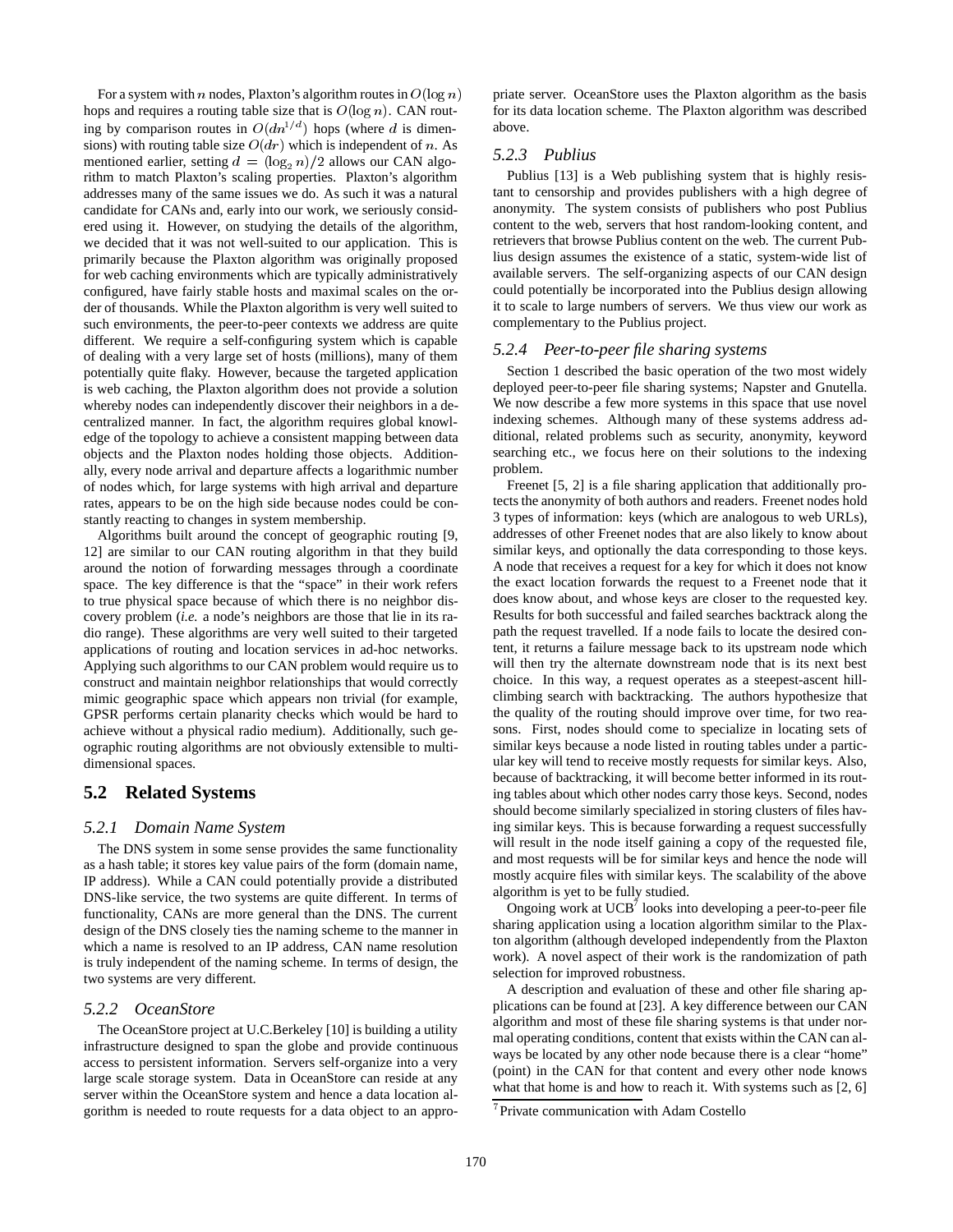however it is quite possible that even with every node in the system behaving correctly, content may not be found either because content is beyond the horizon of a particular node [6] or because different nodes have different, inconsistent views of the network [2]. Whether this is an important distinguishing factor depends of course on the nature of an application's goals.

### **6. DISCUSSION**

Our work, so far, addresses two key problems in the design of Content-Addressable Networks: scalable routing and indexing. Our simulation results validate the scalability of our overall design - for a CAN with over 260,000 nodes, we can route with a latency that is less than twice the IP path latency.

Certain additional problems remain to be addressed in realizing a comprehensive CAN system. An important open problem is that of designing a secure CAN that is resistant to denial of service attacks. This is a particularly hard problem because (unlike the Web) a malicious node can act, not only as a malicious client, but also as a malicious server or router. A number of ongoing projects both in research and industry are looking into the problem of building large-scale distributed systems that are both secure and resistant to denial-of-service attacks [13, 10, 2].

Additional related problems that are topics for future work include the extension of our CAN algorithms to handle mutable content, and the design of search techniques [8, 21] such as keyword searching built around our CAN indexing mechanism.

Our interest in exploring the scalability of our design, and the difficulty of conducting truly large scale experiments (hundreds of thousands of nodes), led us to initially evaluate our CAN design through simulation. Now that simulation has given us some understanding of the scaling properties of our design, we are, in collaboration with others, embarking on an implementation project to build a file sharing application that uses a CAN for distributed indexing.

## **7. ACKNOWLEDGMENTS**

The authors would like to thank Steve McCanne, Jitendra Padhye, Brad Karp, Vern Paxson, Randy Katz, Petros Maniatis and the anonymous reviewers for their useful comments.

# **8. REFERENCES**

- [1] W. Bolosky, J. Douceur, D. Ely, and M. Theimer. Feasibility of a Serverless Distributed File System Deployed on an existing set of Desktop PCs. In *Proceedings of SIGMETRICS 2000*, Santa Clara, CA, June 2000.
- [2] I. Clarke, O. Sandberg, B. Wiley, and T. Hong. Freenet: A Distributed Anonymous Information Storage and Retrieval System. ICSI Workshop on Design Issues in Anonymity and Unobservability, July 2000.
- [3] S. Czerwinski, B. Zhao, T. Hodes, A. Joseph, and R. H. Katz. An Architecture for a Secure Service Discovery Service. In *Proceedings of Fifth ACM Conf. on Mobile Computing and Networking (MOBICOM)*, Seattle, WA, 1999. ACM.
- [4] P. Francis. Yoid: Extending the Internet Multicast Architecture. Unpublished paper, available at http://www.aciri.org/yoid/docs/index.html, Apr. 2000.
- [5] FreeNet. http://freenet.sourceforge.net.
- [6] Gnutella. http://gnutella.wego.com.
- [7] J. Guterman. Gnutella to the Rescue ? Not so Fast, Napster fiends. Link to article at http://gnutella.wego.com, Sept. 2000.
- [8] Infrasearch. http://www.infrasearch.com.
- [9] B. Karp and H. Kung. Greedy Perimeter Stateless Routing. In *Proceedings of ACM Conf. on Mobile Computing and Networking (MOBICOM)*, Boston, MA, 2000. ACM.
- [10] J. Kubiatowicz, D. Bindel, Y. Chen, S. Czerwinski, P. Eaton, D. Geels, R. Gummadi, S. Rhea, H. Weatherspoon, W. Weimer, C. Wells, and B. Zhao. Oceanstore: An Architecture for Global-scale Persistent Storage. In *Proceedings of ASPLOS 2000*, Cambridge, Massachusetts, Nov. 2000.
- [11] S. Kumar, C. Alaettinoglu, and D. Estrin. SCOUT: Scalable Object Tracking through Unattended Techniques. In *Proceedings of the Eight IEEE International Conference on Network Protocols*, Osaka, Japan, Nov. 2000.
- [12] J. Li, J. Jannotti, D. D. Couto, D. Karger, and R. Morris. A Scalable Location Service for Geographic Ad-hoc Routing. In *Proceedings of ACM Conf. on Mobile Computing and Networking (MOBICOM)*, Boston, MA, 2000. ACM.
- [13] A. D. R. Marc Waldman and L. F. Cranor. Publius: A Robust, Tamper-evident, Censorship-resistant, Web Publishing System. In *Proceedings of the 9th USENIX Security Symposium*, pages 59–72, August 2000.
- [14] Napster. http://www.napster.com.
- [15] C. Plaxton, R. Rajaram, and A. W. Richa. Accessing nearby copies of replicated objects in a distributed environment. In *Proceedings of the Ninth Annual ACM Symposium on Parallel Algorithms and Architectures (SPAA)*, June 1997.
- [16] J. B. Postel. *Internet Protocol Specification*. ARPANET Working Group Requests for Comment, DDN Network Information Center, SRI International, Menlo Park, CA, Sept. 1981. RFC-791.
- [17] S. Ratnasamy, P. Francis, M. Handley, R. Karp, J. Padhye, and S. Shenker. Grass-roots Content Distribution: RAID meets the Web. Jan. 2001. unpublished document available at http://www.aciri.org/sylvia/.
- [18] S. Ratnasamy, P. Francis, M. Handley, R. Karp, and S. Shenker. A Scalable Content-Addressable Network. In *ICSI Technical Report*, Jan. 2001.
- [19] Y. Rekhter and T. Li. *A Border Gateway Protocol 4 BGP-4*. ARPANET Working Group Requests for Comment, DDN Network Information Center, Mar. 1995. RFC-1771.
- [20] I. Stoica, R. Morris, D. Karger, F. Kaashoek, H. Balakrishnan. Chord: A Scalable Peer-to-Peer Lookup Service for Internet Applications. In *Proceedings ACM Sigcomm 2001*, San Diego, CA, Aug. 2001.
- [21] M. Welsh, N. Borishov, J. Hill, R. von Behren, and A. Woo. Querying large collections of music for similarity. Technical report, University of California, Berkeley, CA, Nov. 1999.
- [22] E. Zegura, K. Calvert, and S. Bhattacharjee. How to Model an Internetwork. In *Proceedings IEEE Infocom '96*, San Francisco, CA, May 1996.
- [23] Zeropaid.com. File sharing portal at http://www.zeropaid.com.